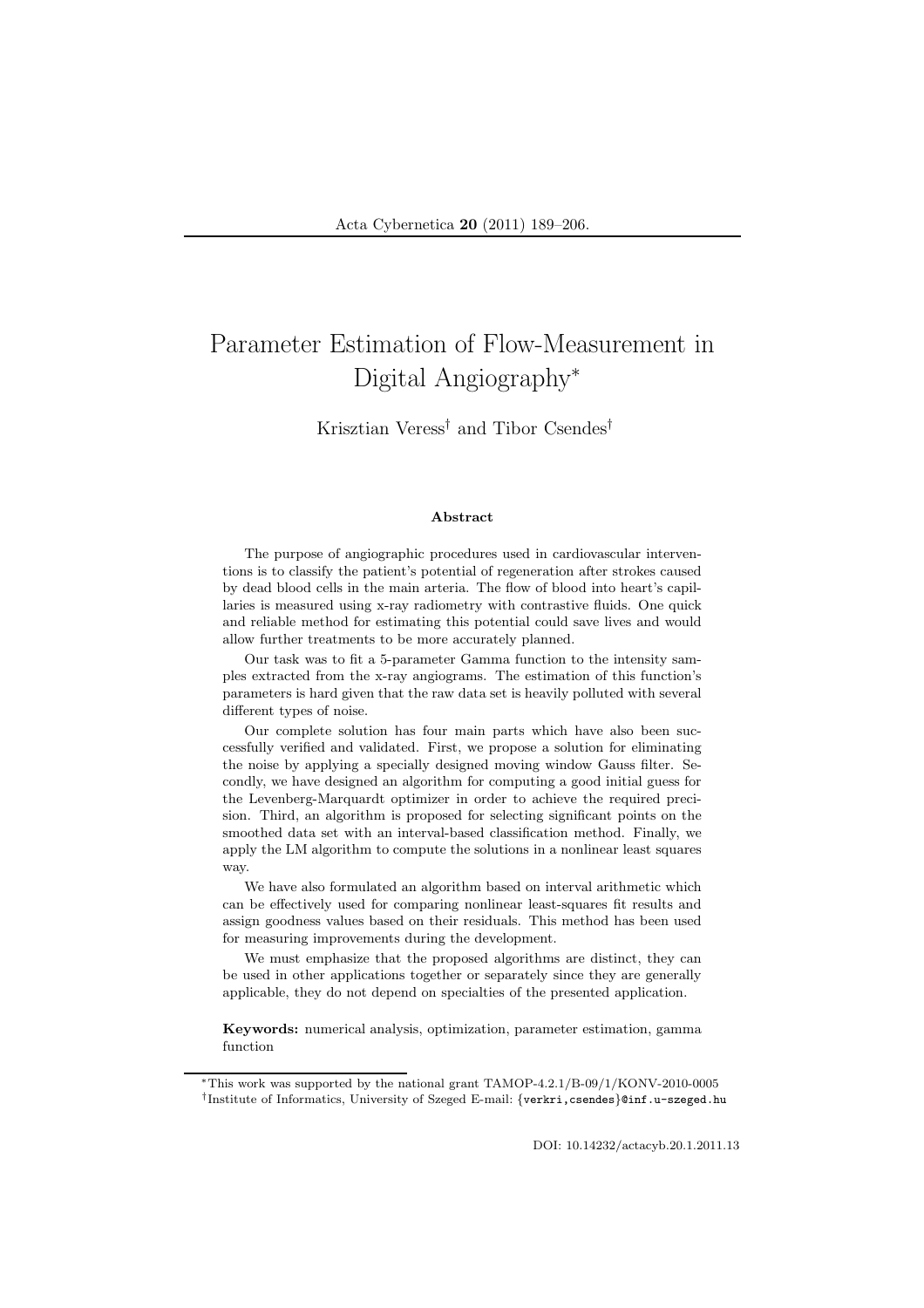# 1 Introduction

The digital substraction angiography [17] used in medical surgery is one kind of an image recording and processing method where panoramic x-ray images are taken while contrastive x-ray fluid [8] is injected into the patient's heart's main arteria. The x-ray fluid flow is similar to blood-flow [11], thus the amount of blood that can reach the critical region can be measured. The goal is to estimate the patient's survival chances who has recently survived a stroke, being dead blood cells removed by means of a surgery intervention. There is a high correlation between these and the regeneration ratio (perfusion parameter) of his/her cardiac muscle [1], [22].

X-ray panoramic images are recorded at a rate of 15 fps for 10 to 15 seconds yielding 150 to 225 frames as digital substraction angiograms [17]. The surgerer in charge selects the critical cardiac muscle region as the Region of Interest (ROI) [21] on the first couple of frames. The intensity of the x-ray fluid can be computed on each frame [3] by calculating the average intensity of the interior pixels in that ROI. In this way, an aggregate intensity value for each frame brings on a time-series  $(M(t))$  which is going to be our input. Two examples are shown in Figure 1.



Figure 1: One valid and one erronous input time-series of x-ray intensities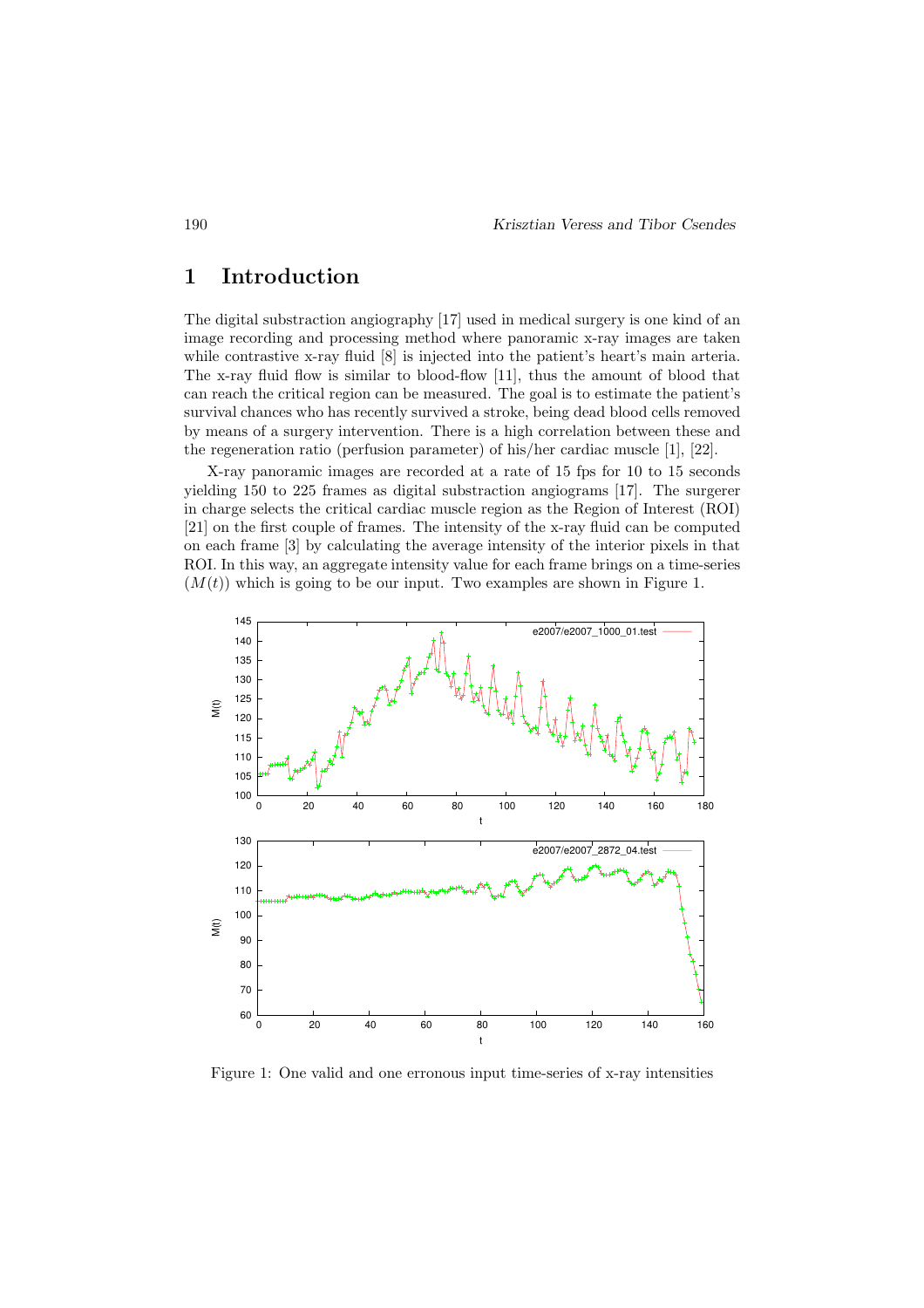#### 1.1 Modelling flow dynamics

Our main task was to characterize the x-ray fluid flow in blood vessels by means of numerical values. Several theoretical formulations have been proposed to explain the shape of peripheral indicator dilution curves [24], [25]. One expression proposed by Evans [5] and examined by Howard [13] has a graphical representation which bears a remarkable resemblance to indicator dilution curves without recirculation. This function can be expressed in the original form

$$
H(t) = K_s(t - AT)^\alpha e^{-\frac{t - AT}{\beta}} + Z_l,
$$
\n(1)

being  $K_s > 0$  a constant scale factor,  $AT > 0$  the appearance time,  $Z_l > 0$  and offset, and  $\alpha, \beta > 0$  the rising and descending slope shape parameters. To have a quick overview of this mathematical model, we have plots with different parameter sets in Figure 2.



Figure 2: The effect of changing single parameters of  $H(t)$ 

The AT parameter specifies the time when the contrastive fluid has been injected while  $Z_l$  and  $K_s$  are the base intensity and intensity scaling values of the x-ray device. The slope parameters describe the way blood can enter and exit the cardiac muscle. Since well-studied physiological meanings are to be abstracted from these numerical parameters [13], estimating them precisely and accurately is a must.

The main objective was to efficiently fit  $H(t)$  to the initial samples  $M(t)$  with high confidence regarding the nature of the consequences our results could introduce. Early studies showed that our inputs can be more precisely modeled with a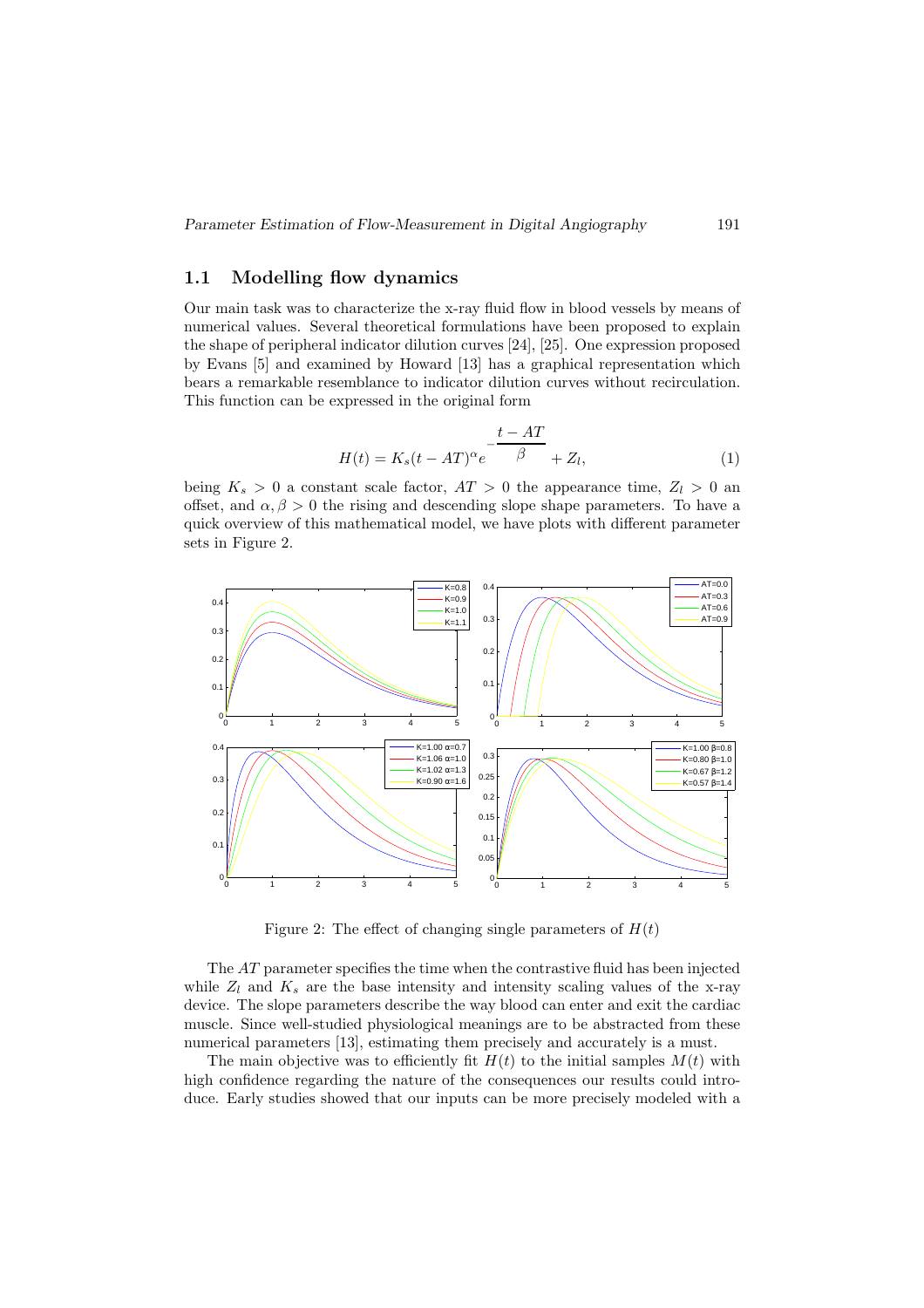slightly modified version of  $H(t)$ :

$$
G(t) = \begin{cases} Z_l & |AT < t \\ H(t) = K_s(t - AT)^{\alpha} e^{-\frac{-(t - AT)}{\beta}} + Z_l & |AT \ge t \end{cases}, \qquad (2)
$$

What we have now, is a formulation of a non-linear parameter estimation problem where the measured data is  $M(t)$  and the model is  $G(t)$ . There are several methods for solving such problems  $[6]$ ,[14],[23] among which we have selected the Least Squares Estimation procedure. To be more precise, we are going to use the Levenberg-Marquardt algorithm [15], [19], minimizing the difference between the model and sample values in a nonlinear least squares way [7], [16]:

$$
Z_{res} = \sum_{i=1}^{n} (G(t_i) - M(t_i))^2 \to \min.
$$
 (3)

#### 1.2 Normalizing residual squares

After estimating the regression parameters, an essential aspect of the analysis is to test the appropriateness of the overall model. To declare a fit 'good' or 'bad', the sole sum of the residuals  $(Z_{res})$  are not reasonably satisfactory, since a 'better' fit can have higher  $Z_{res}$  values than a 'worse' one caused by heavy noise or badly scaled sample.

Widely used techniques such as proportion of variance, chi-square and covariance matrix calculations showed nothing better. Since  $Z_{res}$  can be arbitrarily large, we propose a method for scaling these values into any chosen interval.

Let  $f, m \in \mathbb{R}^n$ , f be the *vector* of our fitted values, m the measurement *vector*,  $g_l, m_l \in \mathbb{R}$  lower, and  $g_u, m_u \in \mathbb{R}$  upper bound values. Then  $\forall i \in 1, ..., n$ 

$$
\mathbf{m}_i \in [m_l, m_u], \qquad m_l \le m_u, \qquad m_l, m_u \in [0, 255],
$$
  

$$
\mathbf{g}_i \in [g_l, g_u], \qquad g_l \le g_u, \qquad g_l, g_u \in [0, 255],
$$

which results the following inclusion (based on interval arithmetic):

$$
(\mathbf{g}_i - \mathbf{m}_i) \in [g_l, g_u] - [m_l, m_u] \in [g_l - m_u, g_u - m_l].
$$

From interval arithmetic we know that for any  $f : \mathbb{R}^n \to \mathbb{R}$  function, its *natural* interval extension is given by the interval-valued function in the form

$$
F:[\mathbb{R}^n]\mapsto [\mathbb{R}]\ \ \text{where}\ \ F([x])\supseteq \{f(y)\mid y\in [x]\}
$$

and can be formulated by replacing each value with its thickest encasing interval:

$$
x\in\mathbb{R}\ \mapsto\ [x,x]\in [\mathbb{R}].
$$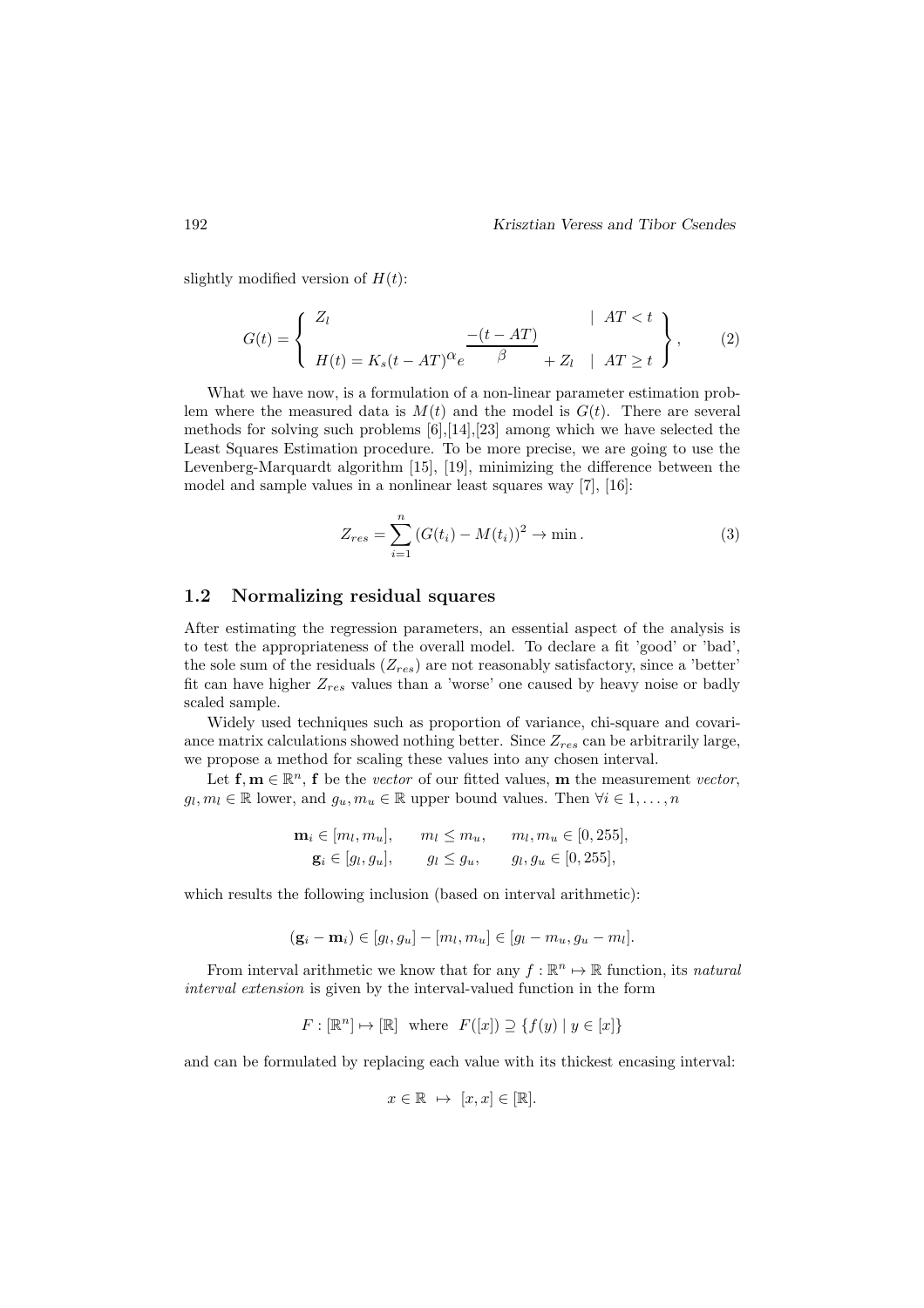Now we can easily compute the natural interval extension of  $Z_{res}$ :

$$
Z_{res} = \sum_{i=1}^{n} (G(t_i) - M(t_i))^2 = \sum_{i=1}^{n} (\mathbf{g}_i - \mathbf{m}_i)^2
$$
  
\n
$$
\in \sum_{i=1}^{n} ([g_l - m_u, g_u - m_l])^2 \in \sum_{i=1}^{n} ([0, \max ((g_l - m_u)^2, (g_u - m_l)^2)])
$$
  
\n
$$
\in [0, n \max ((g_l - m_u)^2, (g_u - m_l)^2)].
$$

which implies that

$$
\widehat{Z}_{res} = \frac{1}{n} \frac{Z_{res}}{\max((g_l - m_u)^2, (g_u - m_l)^2)} \in [0, 1].
$$
\n(4)

The plotted original  $Z_{res}$  and normalized  $\widehat{Z}_{res}$  values for different inputs are shown in Figure 3 (smaller value means better accuracy). Note that the normalized values are more scattered than the original ones meaning that normalization pushes away 'bad' and 'good' fits.



Figure 3: Original and normalized residuals on 66 different  $M(t)$  samples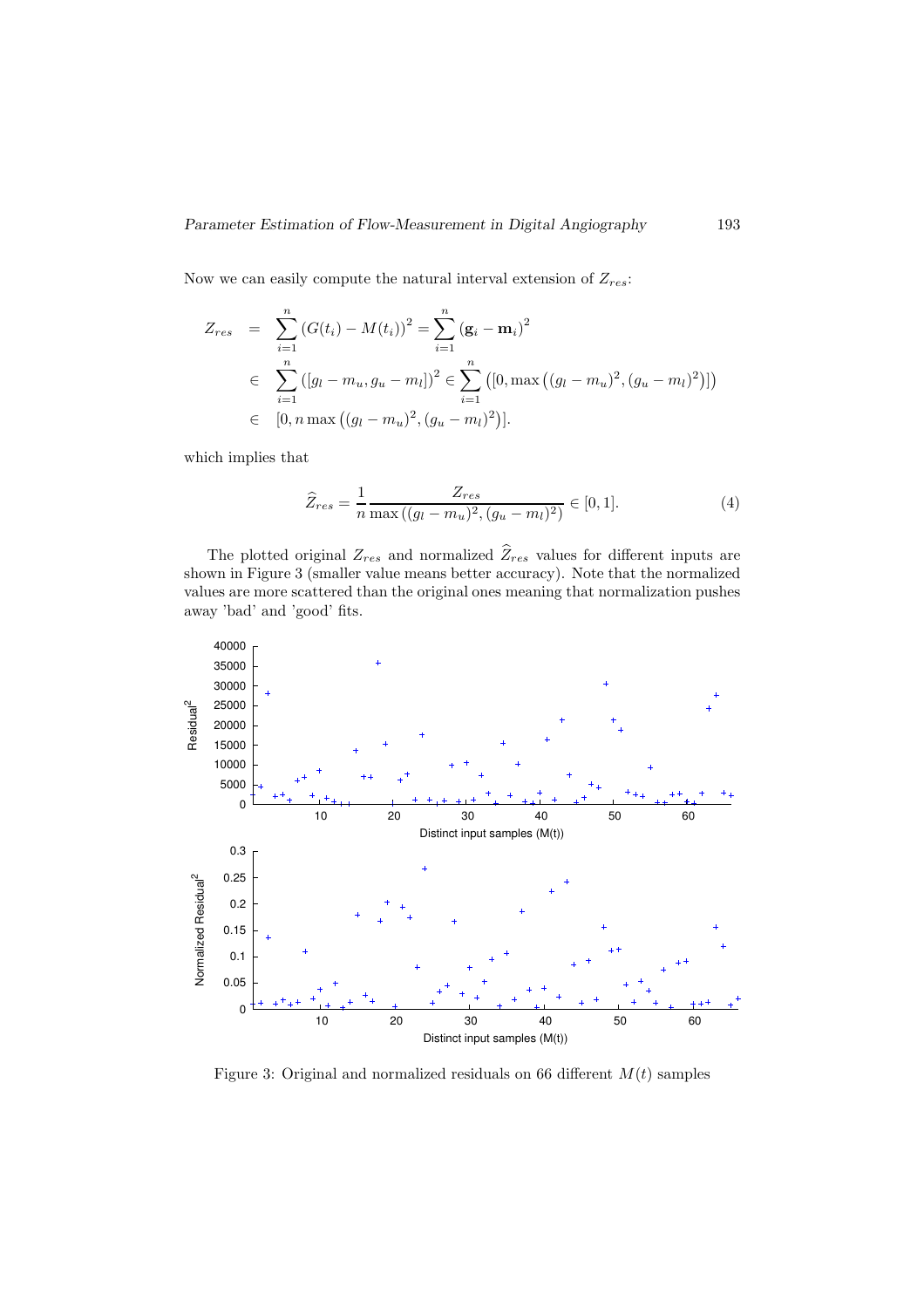#### 1.3 Results on the initial samples

To evaluate our solution we had 66 real life, anonymous medical samples at our disposal. We must emphasize that these samples contain noises from uncountable sources [10] (i.e. unprecise recording, unprecise fluid injection [8], x-ray device's auto-intensity regulation [9], image processing bugs [18]) and our effort in figuring out suitable noise models was a fool's errand.

We have implemented our solution in  $C++$  by making the most of the Insight Toolkit [26]. On the first attempt we tried to directly fit the model (2) to our input using the mentioned LMA algorithm. Since the latter is an iterative curve-fitting method, we had to feed it with a suitable initial guess vector which was chosen for the following:

$$
P_0 = (K_s, AT, \alpha, \beta, Z_l) = (0.02, 34.0, 3.3, 11, 1, 106.0)
$$

Based on our statistic analyses  $P_0$  describes a nearly-optimal estimator for a well-conducted, unnoisy, and error-free measurement sample. Since the results were really bad (concerning either performance or precision), we classified each fit in a graphical way into appropriate and inappropriate fit classes (see Figure 4), separately computed the normalized residuals and lastly matched these two properties.



Figure 4: Normalized results on the test database (naive fit)

In Figure 4 a somewhat sharp interface showed up between appropriate and inappropriate classes from which we may conclude that there exist a high correlation between our normalized values and the optimality of the estimators.

However, we must recognize that not every inappropriatedly classified sample is a clearly wrong measurement which means that the LMA algorithm should be fined-tuned and other pre-, and post-processing phases should be included in our complete solution.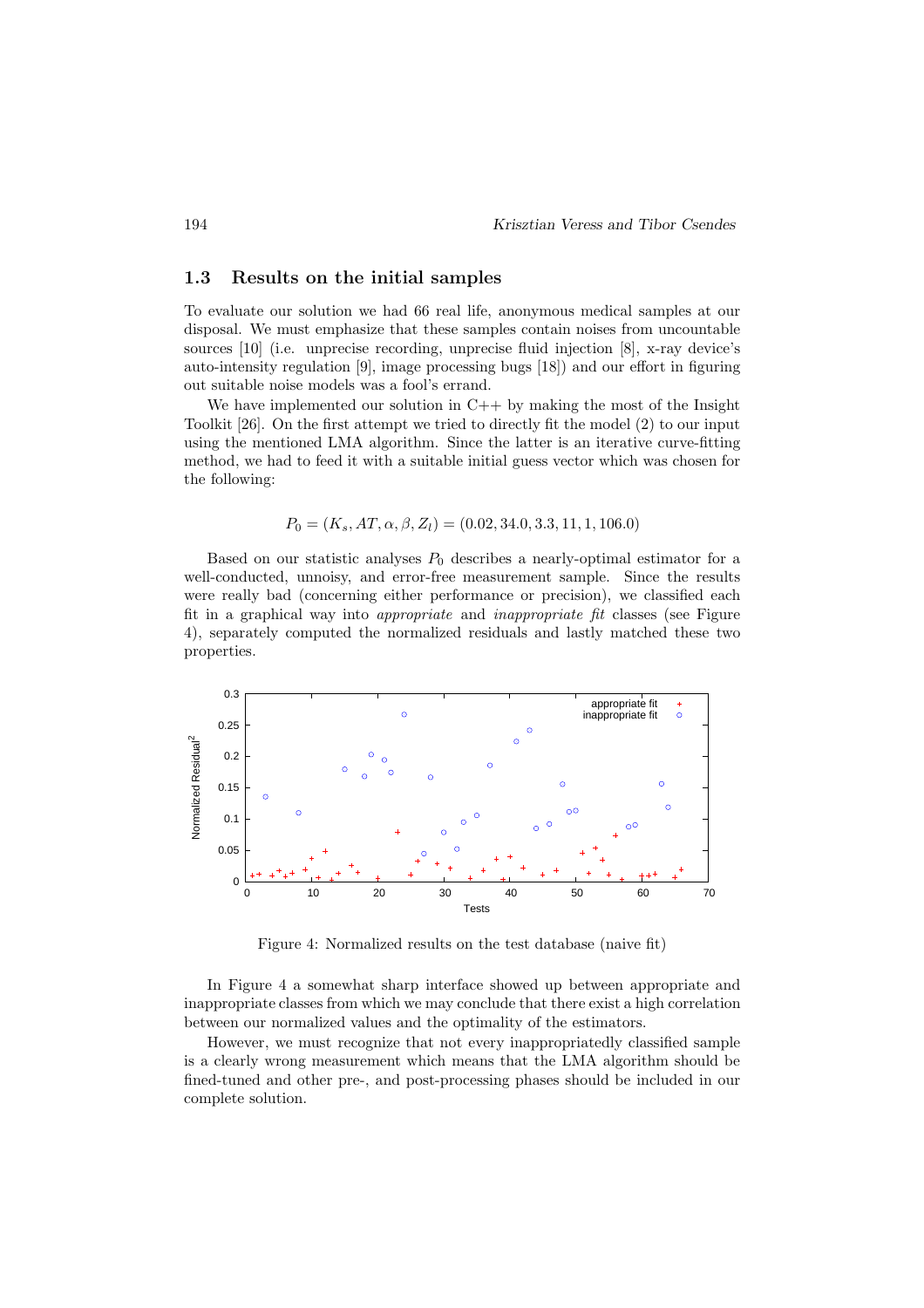## 2 Noise filtering

In order to achieve better results, we have decided to apply a noise filtering algorithm whose primary goal was to eliminate spikes and produce a smoothed sample. Simple filters like median and arithmetic mean moving-window filters did not perform well on all types of measurements.

The chosen filtering algorithm is a general Gaussian moving window average type [12] filter with specially designed weights and variable length window size. The weights are designed to be precomputable given an initial sample, and not to introduce undesired offsets and scaling on the input values:

$$
M^{*}(t_{i}) = \sum_{j=i-L_{w}}^{i+L_{w}} \frac{M(t_{j})}{2L_{w}+1} w_{j} \quad \text{if} \quad L_{w} \leq t_{i} \leq |M(t)| - L_{w},
$$

where  $\forall j \in [i - L_w, i + L_w]$ , and the weights are:

$$
w_j = e^{-(t_j - t_i)^2/(2L_w + 1)} \frac{2L_w + 1}{\sum_{j=i-L_w}^{i+L_w} e^{-(t_j - t_i)^2/(2L_w + 1)}}.
$$

By selecting the weights in this way, it is guaranteed that  $\forall i \in [1, n]$ :

$$
\sum_{j=i-L_w}^{i+L_w} w_j = \sum_{j=i-L_w}^{i+L_w} \left( e^{-(t_j-t_i)^2/(2L_w+1)} \frac{2L_w+1}{\sum_{j=i-L_w}^{i+L_w} e^{-(t_j-t_i)^2/(2L_w+1)}} \right) = 2L_w+1.
$$

Generally speaking our proposed weighting method gives us a (not arithmetic) mean moving window filter with Gaussian weights. The optimal window size has been selected by generating a histogram for all possibly usable window sizes for all inputs in our database resulting the value 33.

This modification of the original smoothing filter has the same advantages as to the Savitzky-Golay [20] filter because it also tends to preserve features of the distribution such as relative maxima, minima and width, which are usually 'flattened' by other adjacent averaging techniques. However, further researches should be conducted to compare the performance, stability and applicability of these two filters and select the most appropriate one.

Our proposed filtering algorithm can successfully be used on any one-dimensional sample since weights depend only on the measurement vector and the optimal window size can also be found in the above way.

#### 2.1 Smoothing results

In Figure 5 we present four different initial samples and the result of our proposed smoothing filter. One can see that our filter is not sensitive to radidly changing curves or spikes and keeps the dominant part of the input signal.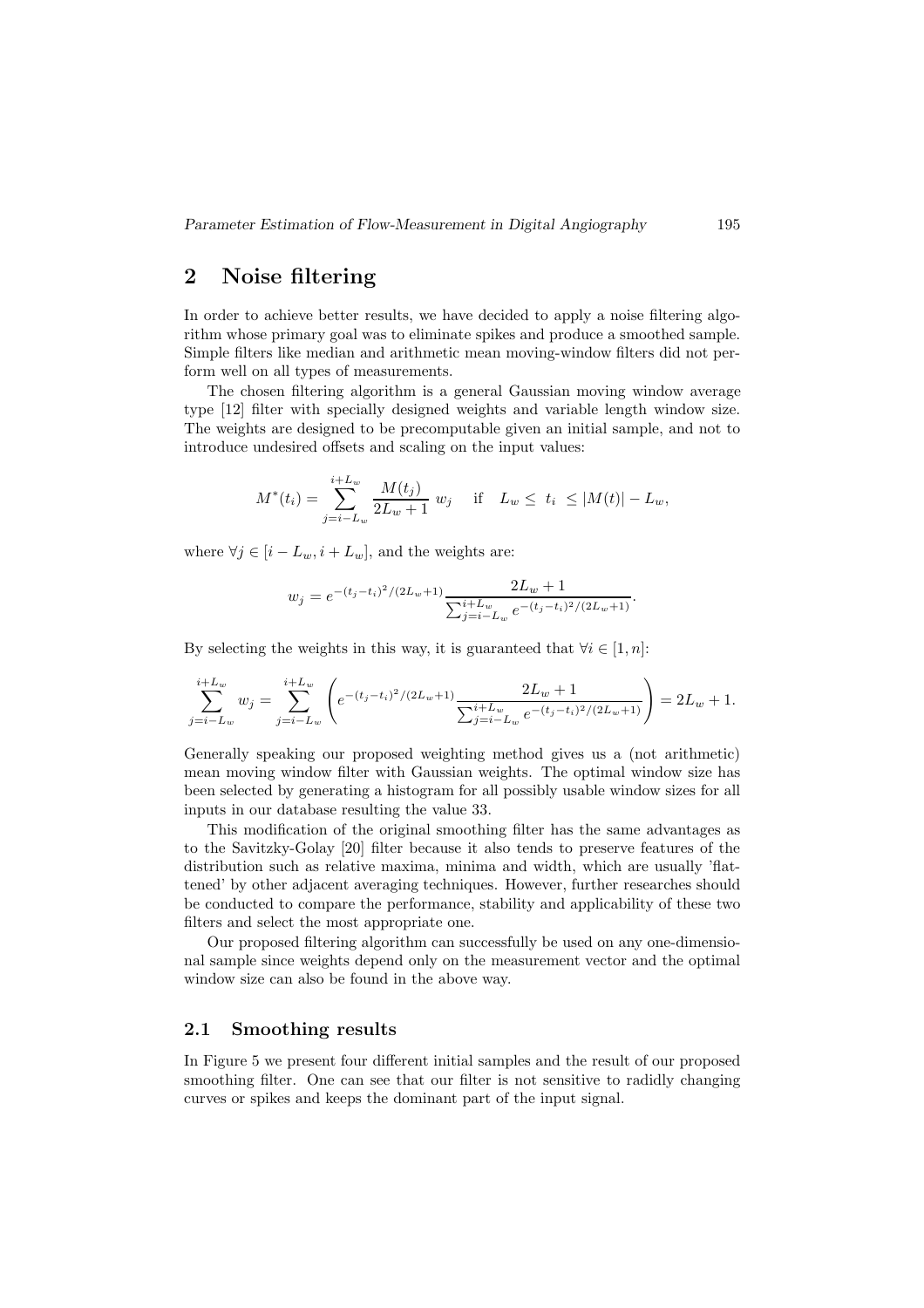

Figure 5: Smoothing filter results on real medical samples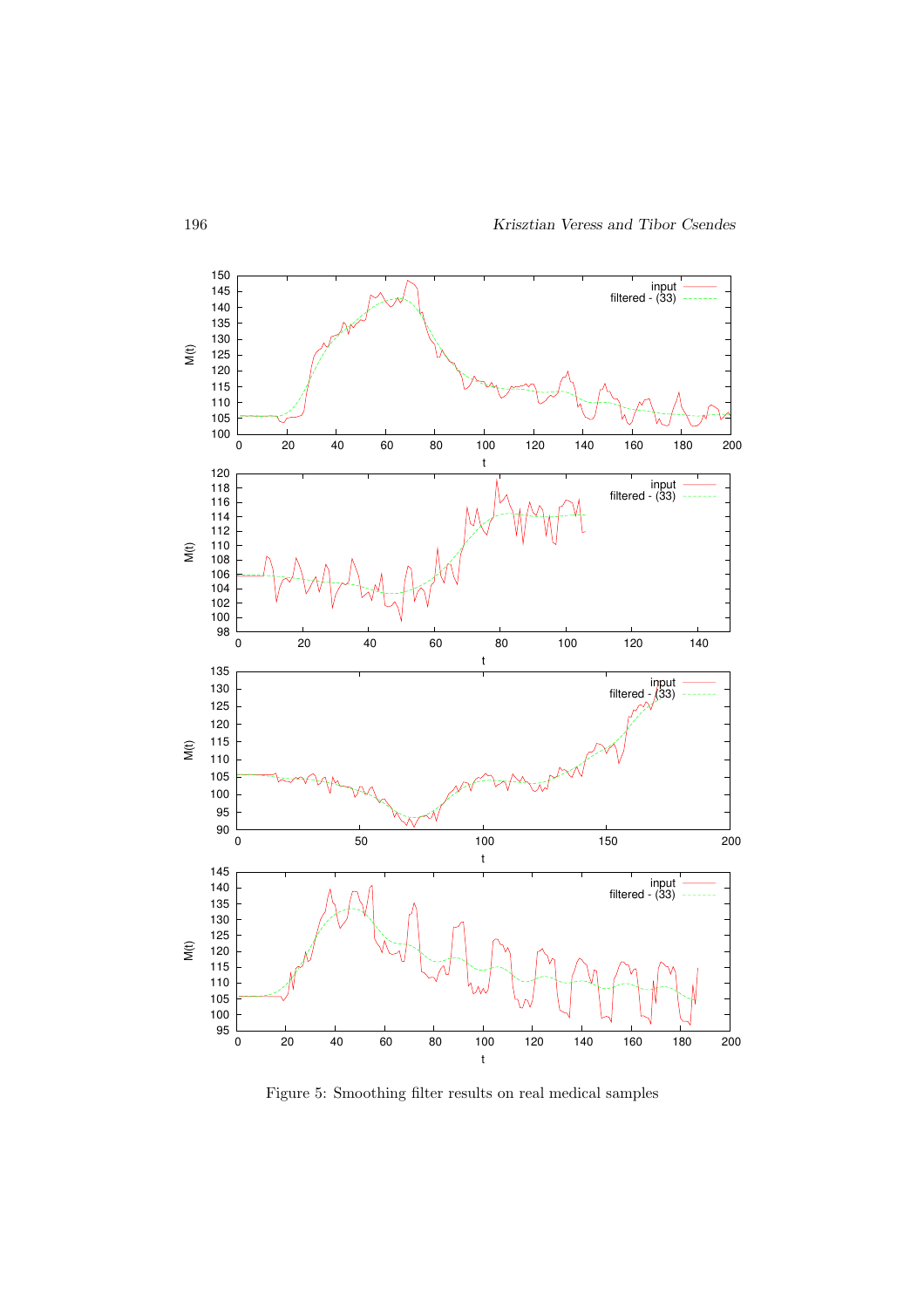# 2.2 Results on the filtered samples  $(M^*(t))$

We modified the NLLS LMA minimizer's objective function as to minimize the difference between the model  $(G(t)$  and the **filtered sample**  $(M^*(t))$ . Table 1 shows aggregate statistics about the results generated on the 66-element test database.

| M(t)                  | min    | max      | mean    | median  |
|-----------------------|--------|----------|---------|---------|
| <i>iterations:</i>    | 3      | 9999     | 3796.09 | 46      |
| $Z_{res}$ :           | 121.84 | 35815.86 | 7010.51 | 2811.72 |
| $\widehat{Z}_{res}$ : | 0.0034 | 0.267    | 0.069   | 0.037   |
| CPU time(s):          | 0.01   | 7.22     | 2.03    | 0.21    |
|                       |        |          |         |         |
|                       |        |          |         |         |
| $M^*(t)$              | min    | max      | mean    | median  |
| <i>iterations:</i>    | 4      | 9998     | 2158.71 | 45      |
| $Z_{res}$ :           | 122.09 | 30084.45 | 3730.36 | 2480.72 |
| $\widehat{Z}_{res}$ : | 0.0034 | 0.255    | 0.048   | 0.034   |

Table 1: Numerical results of the LMA algorithm on  $M(t)$  and  $M^*(t)$  samples

One can see that when using  $M^*(t)$  as reference, half the time is required to achieve double precision (compare  $Z_{res}$  values). The normalized values  $(\widehat{Z}_{res})$  have also significantly decreased which means better fits. As before, we evaluated all curve-fitting results, classified them, and plotted the  $\widehat{Z}_{res}$  values (Figure 6).



Figure 6: Normalized results on the test database (filtered fit)

Notice that the bad fit count decreased and the interface between appropriate and inappropriate classes sharpened which let us conclude that using the filtered signal is far better than using the original one.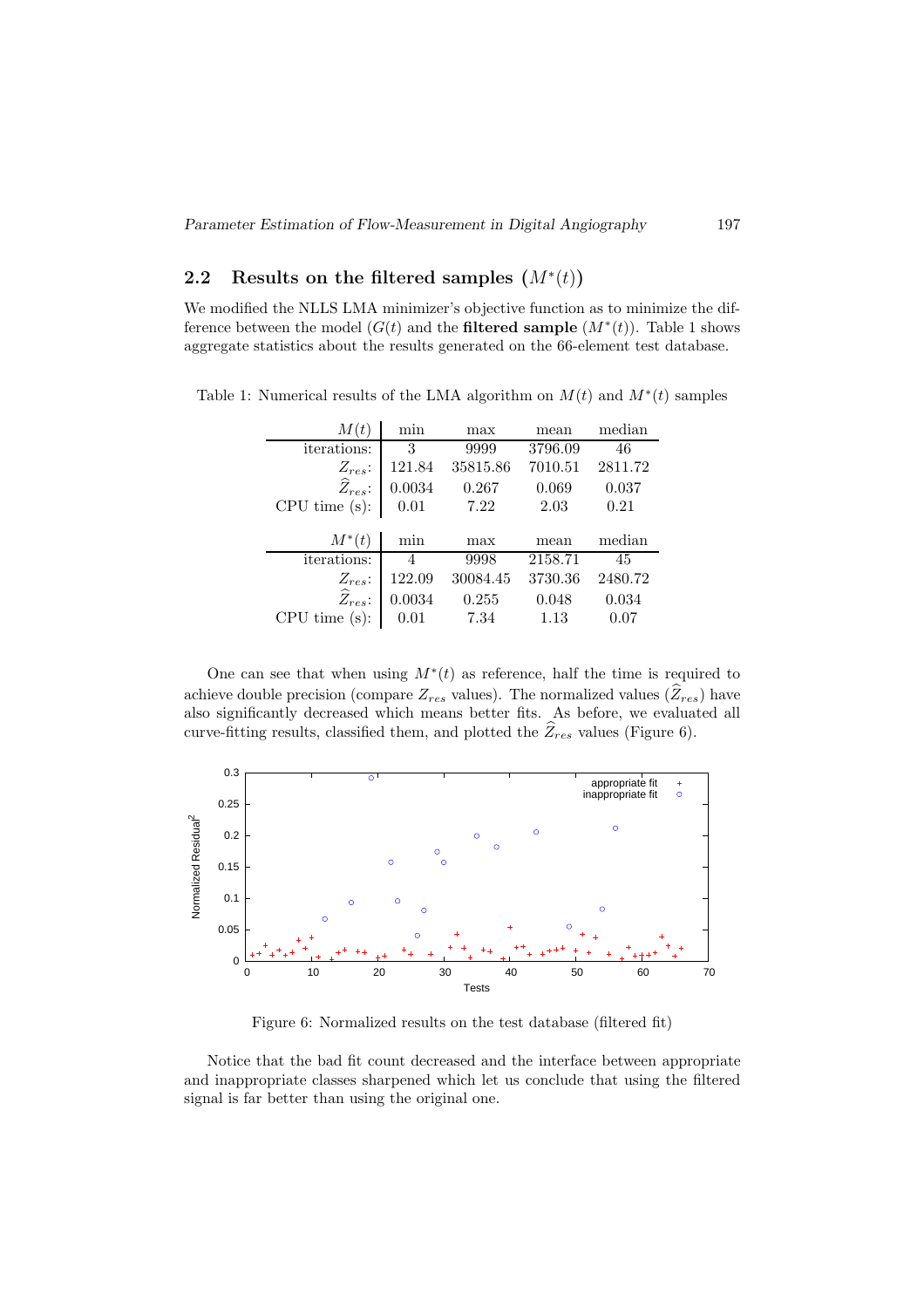### 3 Initial guess computation for LMA

Until now, we used a static, constant initial vector  $P_0$  for the LM algorithm. Given the nature of the source experiments, real solution vectors are expected to be scattered in space. Scattering means greater search space, which indicates that a static initial vector for the LMA is in general a bad choice.

We propose an algorithm which is able to dynamically compute an excellent approximation of the estimator based on the filtered sample in  $\mathcal{O}(1)$  time and  $\mathcal{O}(n)$ space. Further advantage of our proposed algorithm is that is can also be used in other applications where the same (or analytically equivalent) model is applied.

It is known, that fluid injection is scheduled to be one second after the start of the recording, so the estimation of the  $Z_l$  parameter is trivial; we have to compute the arithmetical mean of the first 15 values of  $M^*(t)$ .

To estimate the other 4 parameters, we have computed the first order  $H'(t)$  and second order  $H''(t)$  derivatives of  $H(t)$  and solved the  $H'(t) = 0$  and  $H''(t) = 0$ equations for identifying minimizer, maximizer and inflection points. The results showed that  $H(t)$  has only one single maximum point (at  $t_{max}$ ), and two inflection points (at  $t_{i,1}$  and  $t_{i,2}$ ) which can be expressed with  $\alpha,\beta$ , and AT:

$$
t_{max} = \alpha \beta + AT,
$$
  
\n
$$
t_{i,1} = \alpha \beta - \sqrt{\alpha} \beta + AT,
$$
  
\n
$$
t_{i,2} = \alpha \beta + \sqrt{\alpha} \beta + AT.
$$

In this way, if we were able to produce a good estimation for  $t_{max}$ ,  $t_{i,1}$  and  $t_{i,2}$ , by solving the above nonlinear systems of equations we would acquire good estimations for AT,  $\alpha$ , and  $\beta$ . However, the solution of this NLP problem is hard, complex NLP solvers are likely to introduce further errors, that is why we have chosen a simpler and faster heuristic method.

Taking the above three equations the following expressions can be derived:

$$
\alpha = \frac{(t_{max} - AT)^2}{(t_{max} - t_{i,1})^2} = \frac{(t_{max} - AT)^2}{(t_{i,2} - t_{max})^2},
$$
\n(5)

$$
\beta = \frac{(t_{max} - t_{i,1})^2}{t_{max} - AT} = \frac{(t_{i,2} - t_{max})^2}{t_{max} - AT}.
$$
\n(6)

Since the AT parameter (the x-ray fluid appearance time) can easily be detected on  $M^*(t)$ , and given the  $t_{max}$  and one of the  $t_{i,1}$  and  $t_{i,2}$  values,  $\alpha$  and  $\beta$  are directly computable using equations (5) and (6). The estimation of the  $AT$  parameter is done by combining zero and first order assumptions on the ideal model:

$$
AT \approx \frac{1}{3} \arg \max_{t} \left( M^{*'}(t) = 0 \right) + \frac{1}{3} \arg \max_{t} \left( M^{*}(t) = Z \right) +
$$
  
+ 
$$
\frac{1}{3} \arg \min_{t} \left( M^{*}(t) > Z \right).
$$
 (7)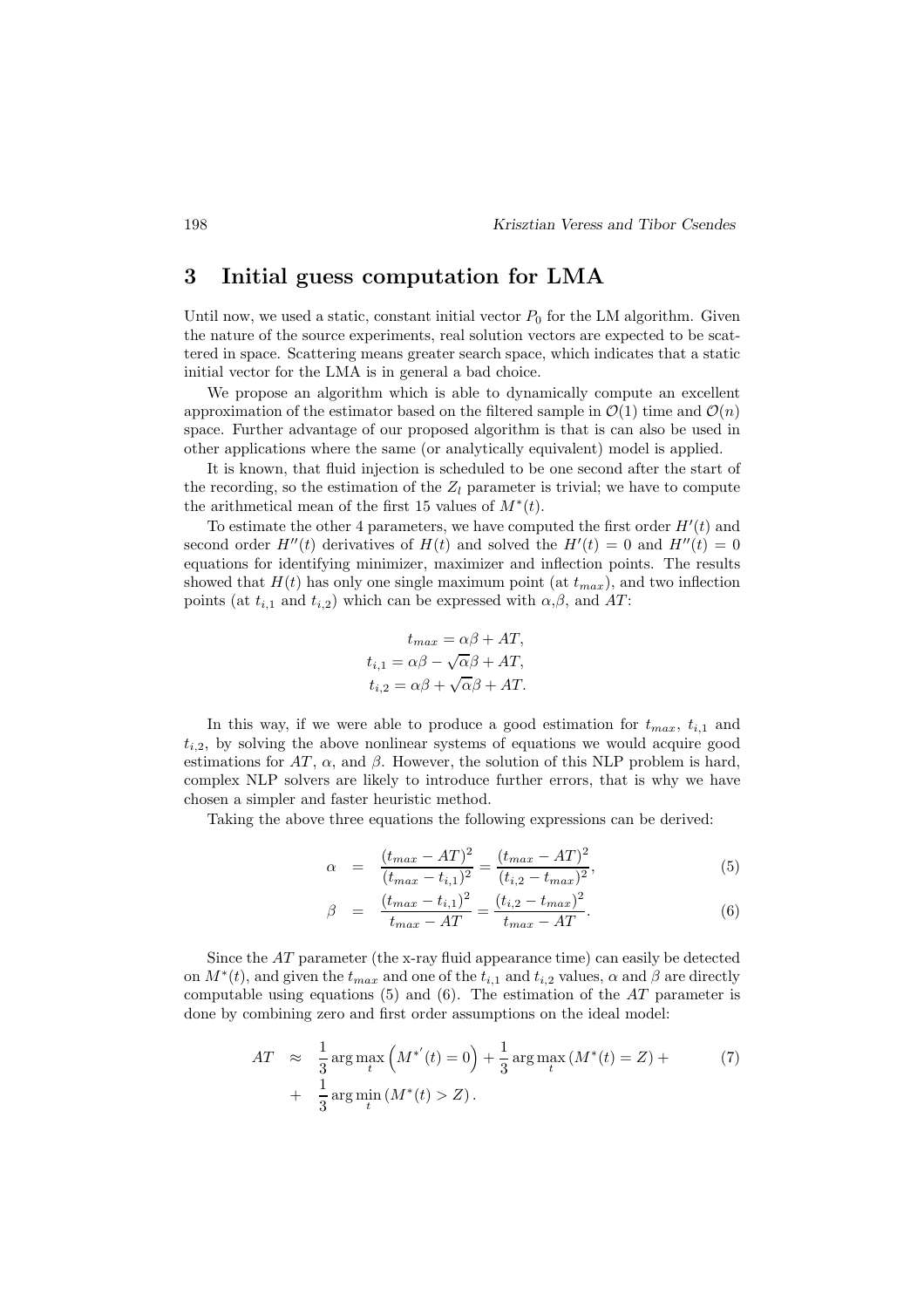Last but not least, an estimation for the  $K_s$  parameter must be given. This scaling is determined by the maxima of  $G(t)$  (2). Given that

$$
H(t_{max}) = (\alpha \beta)^{\alpha} e^{-\frac{\alpha \beta}{\beta}} + Z = (\alpha \beta)^{\alpha} e^{-\alpha} + Z,
$$

an approximation for  $K_s$  can be formulated as

$$
K_s \approx \frac{\max(M^*(t)) - Z}{(\alpha \beta)^{\alpha} e^{-\alpha}}.
$$
\n(8)

Summarizing our method, we must

- 1. localize the maximum point  $t_{max}$  and maxima of  $M^*(t)$ ,
- 2. localize at least one inflection point  $(t_{i,1} \text{ and/or } t_{i,2})$  by searching discrete approximated roots of  $M^{*'}(t)$ ,
- 3. compute an approximation for AT given the equation 7,
- 4. compute approximations for  $\alpha$ ,  $\beta$ , and  $K_s$  using equations 5, 6, and 8.

One may wonder how good estimation is computed by the proposed algorithm. To astonish the reader, we present some numerical and graphical results. Table 2 shows the general and normalized residuals as if the initial guess was our final solution vector.

Table 2: Computed initial guess vector evaluation

|                                                    | min | max                                         | mean           | median |
|----------------------------------------------------|-----|---------------------------------------------|----------------|--------|
|                                                    |     | $Z_{res}$ : 235.88 17085.28 4009.98 343.64  |                |        |
|                                                    |     | $\widehat{Z}_{res}$ : $\Big  0.0090 0.2379$ | 0.0436 0.02719 |        |
| CPU time (s): $\begin{bmatrix} 0.01 \end{bmatrix}$ |     | 0.26                                        | 0.025          | 0.02   |

If compared to Table 1, it is in full view that the newly proposed algorithm performs much better than using the LMA with static starting point. Of course, being an initial vector we can achieve further improvements (Table 3).

Table 3: LMA results using computed initial guess

|                                                              | $M^*(t)$ min | max                                                              | mean   | median |
|--------------------------------------------------------------|--------------|------------------------------------------------------------------|--------|--------|
|                                                              |              | $Z_{res}:$ 120.45 11245.8 3210.77 134.66                         |        |        |
|                                                              |              | $\widehat{Z}_{res}: \begin{bmatrix} 0.007 & 0.231 \end{bmatrix}$ | 0.0316 | 0.0187 |
| CPU time (s): $\begin{array}{ c c } \hline 0.01 \end{array}$ |              | 2.54                                                             | 0.42   | -0.05  |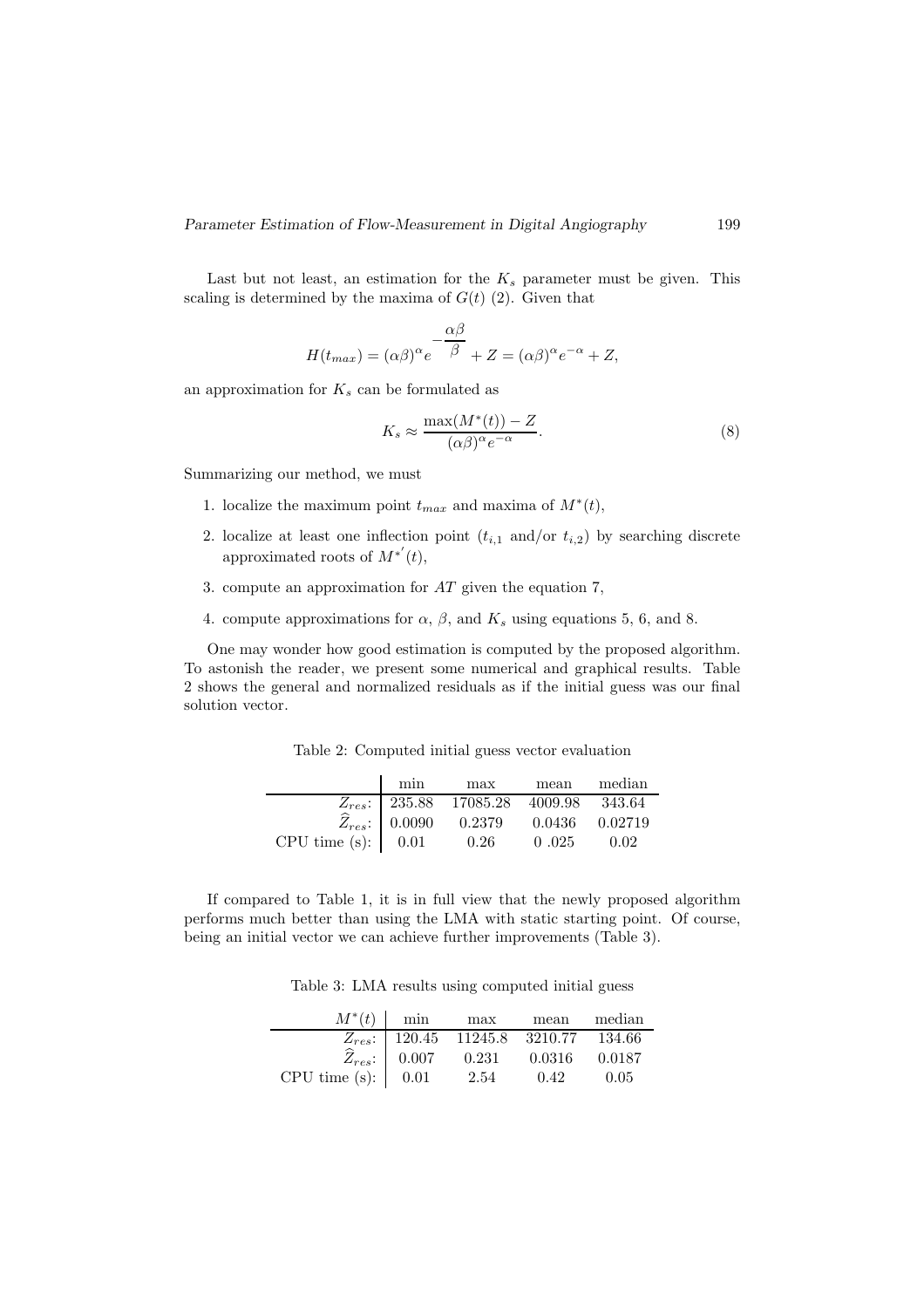

Figure 7: Initial guess computation results on the test database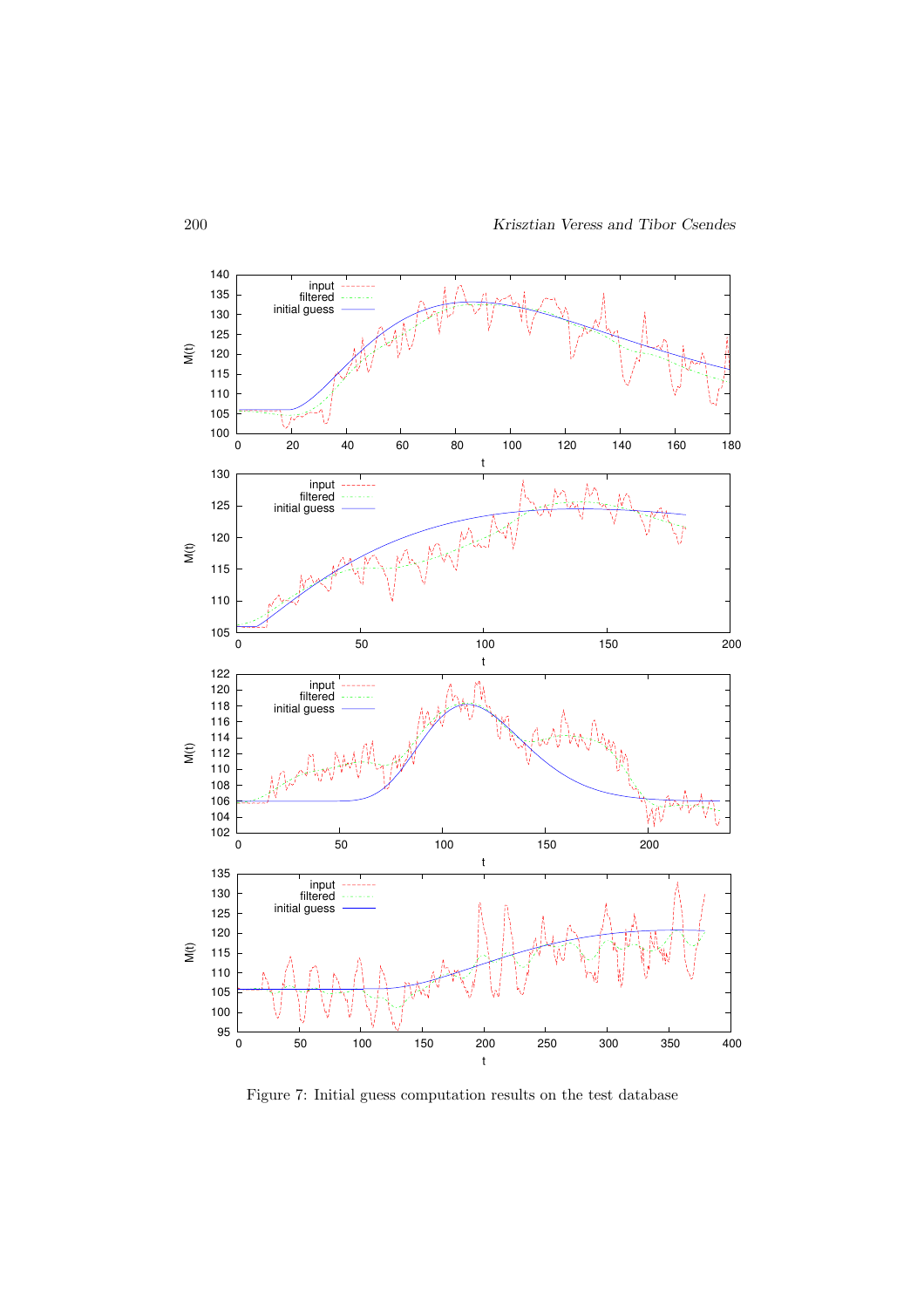

Figure 8: Normalized results with dynamic initial vector

In Figure 7 four results are shown along with the original and filtered samples. Notice that how diverse could be the shape of the input measurements. In Figure 8 showing the normalized residuals for the new approach, each fit has been classified as appropriate, higher values indicate wrong samples which must be dropped or re-recorded. At this point, the required efficiency and precision has been achieved.

### 4 Significant point selection

Although we could have stopped at this point, we was wondering how could we improve the physiological accuracy (not the numerical) of our solution. In order to achieve this new goal, the compression [2] of the input signal was the first step. All 200 (on average) intensity values in the filtered sample are too much for our model's 5 parameters [4]. Using less measurement values (about 20), we expected that our curve-fitting would be even more faster and accurate in a biological sense. The results showed a positive feedback.

Our basic idea was to classify the filtered sample's values as significant and non-informational points. To select the *significant* ones, we must detect those points where there are sudden changes in  $M^*(t)$ . Generally speaking, we want to approximates the curve with a polyline. Our point selection scheme is based on the first order discrete derivative of  $\overrightarrow{M}^*(t)$ :

$$
\partial M^*(t) = D_S(t) = \begin{cases} 0 & \text{if } t = 1\\ M^*(t) - M^*(t-1) & \text{otherwise} \end{cases}
$$

by dividing its codomain into a pre-defined number of intervals  $(C_I)$ . The limits for an interval  $I_i$  can be computed using the following equations:

$$
\underline{I_i} = \min(D_S) + (i - 1) \left( \frac{\max(D_S) - \min(D_S)}{C_I} \right),
$$
  

$$
\overline{I_i} = \min(D_S) + i \left( \frac{\max(D_S) - \min(D_S)}{C_I} \right).
$$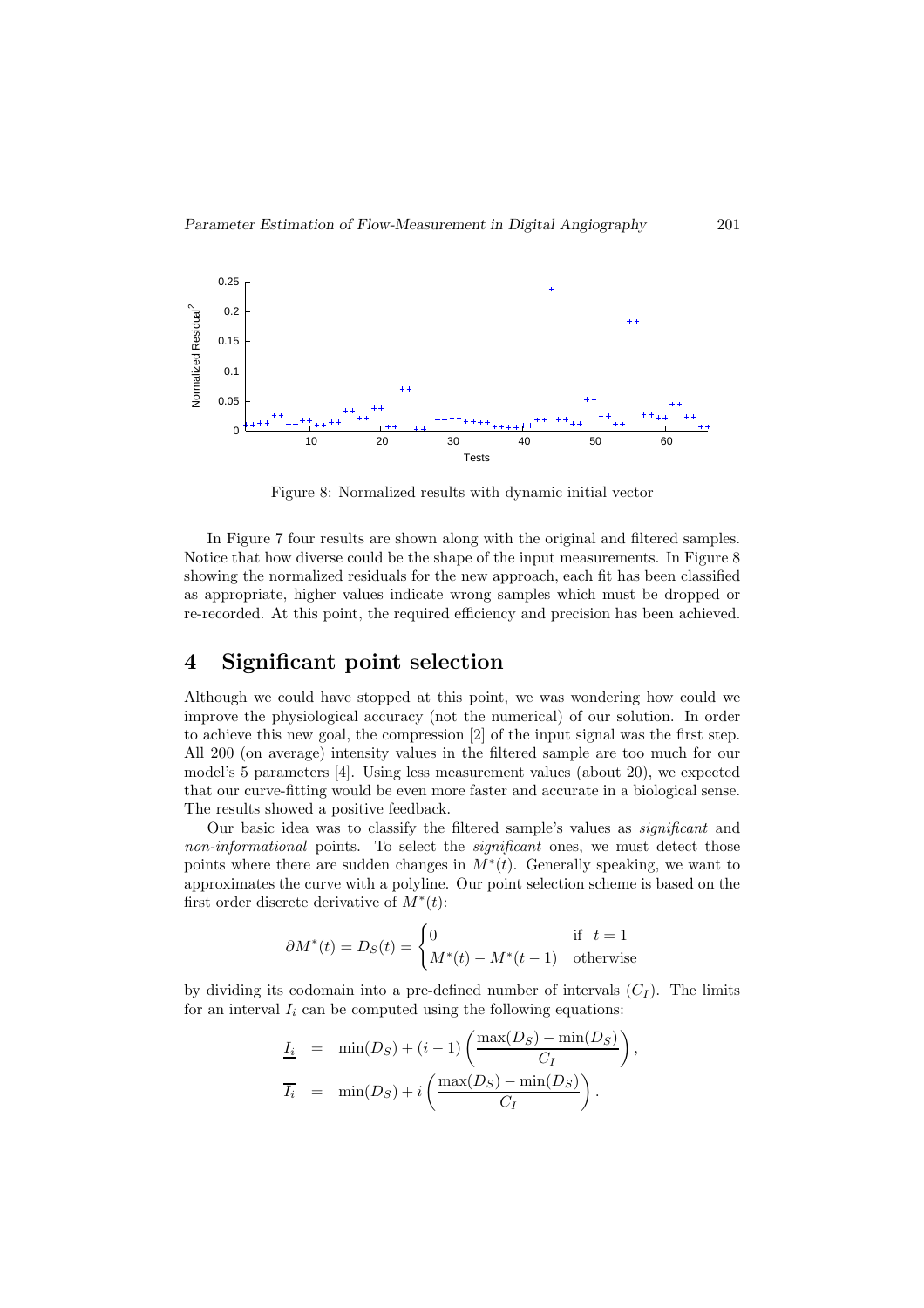The second part of the point selection is while scanning  $D<sub>S</sub>(t)$ , we track some history on the previously seen values and note those moments where the previous point was located in another interval than the current one. This yields selected points near interval borders.



Figure 9: Significant point selection algorithm

The scheme of this method is shown in Figure 9, where the bottom graph shows the codomain of  $D<sub>S</sub>(t)$  divided into  $C<sub>I</sub> = 4$  equidistant intervals. The blue squares are the selected significant points which are then projected onto the top graph.

Of course, increasing  $C_I$  would increase the selected points, since the interval lengths would be smaller yielding more interval-border crossings. The proposed algorithm is designed to be driven by only one parameter – the target significant point count. The implementation is designed to select as many points as requested; more requested points mean more accurate approximation but less compression and vice versa. Also take note that our third proposed algorithm can also be used on any kind of a discrete sample in any dimensions.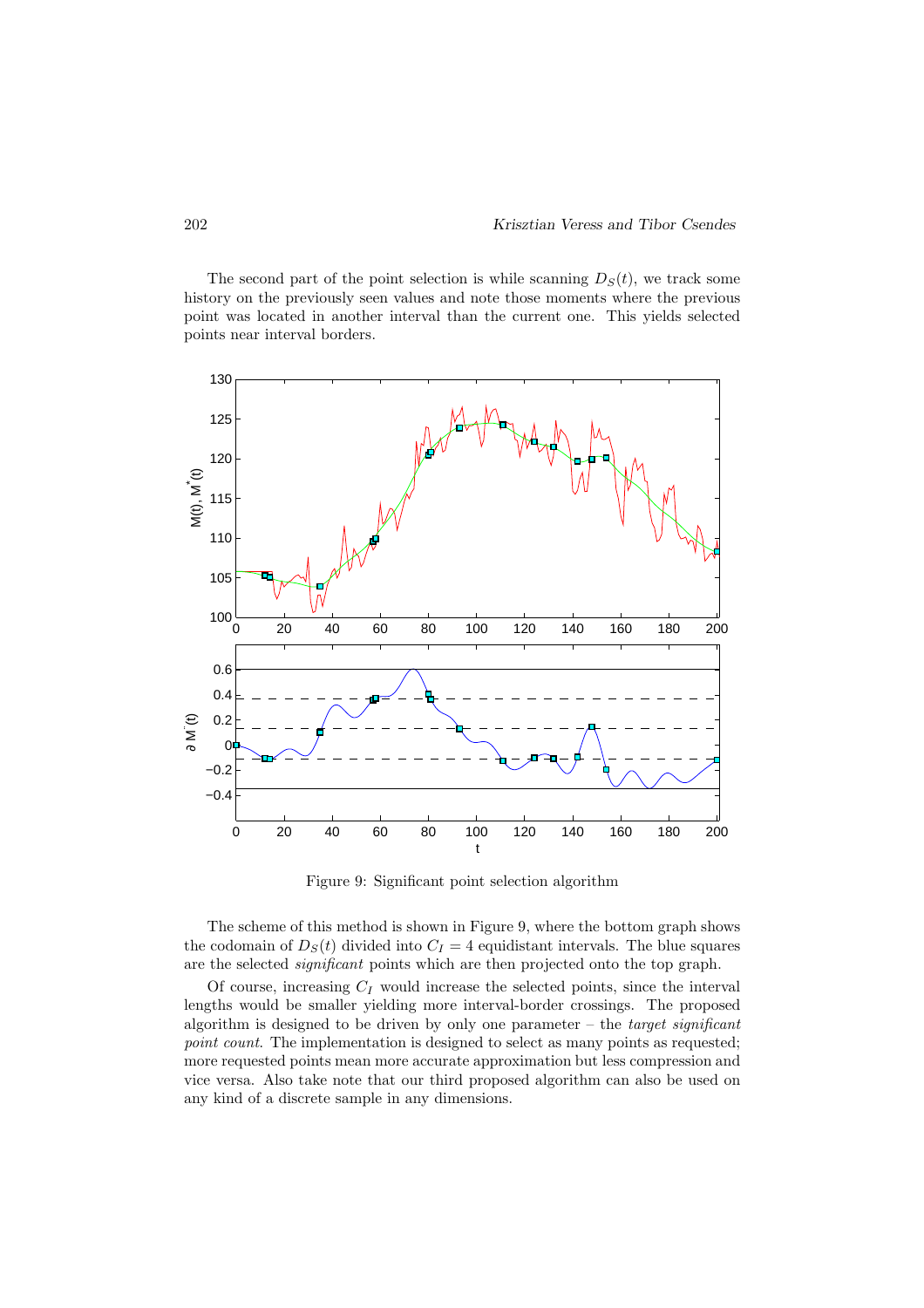

Figure 10: Significant point selection results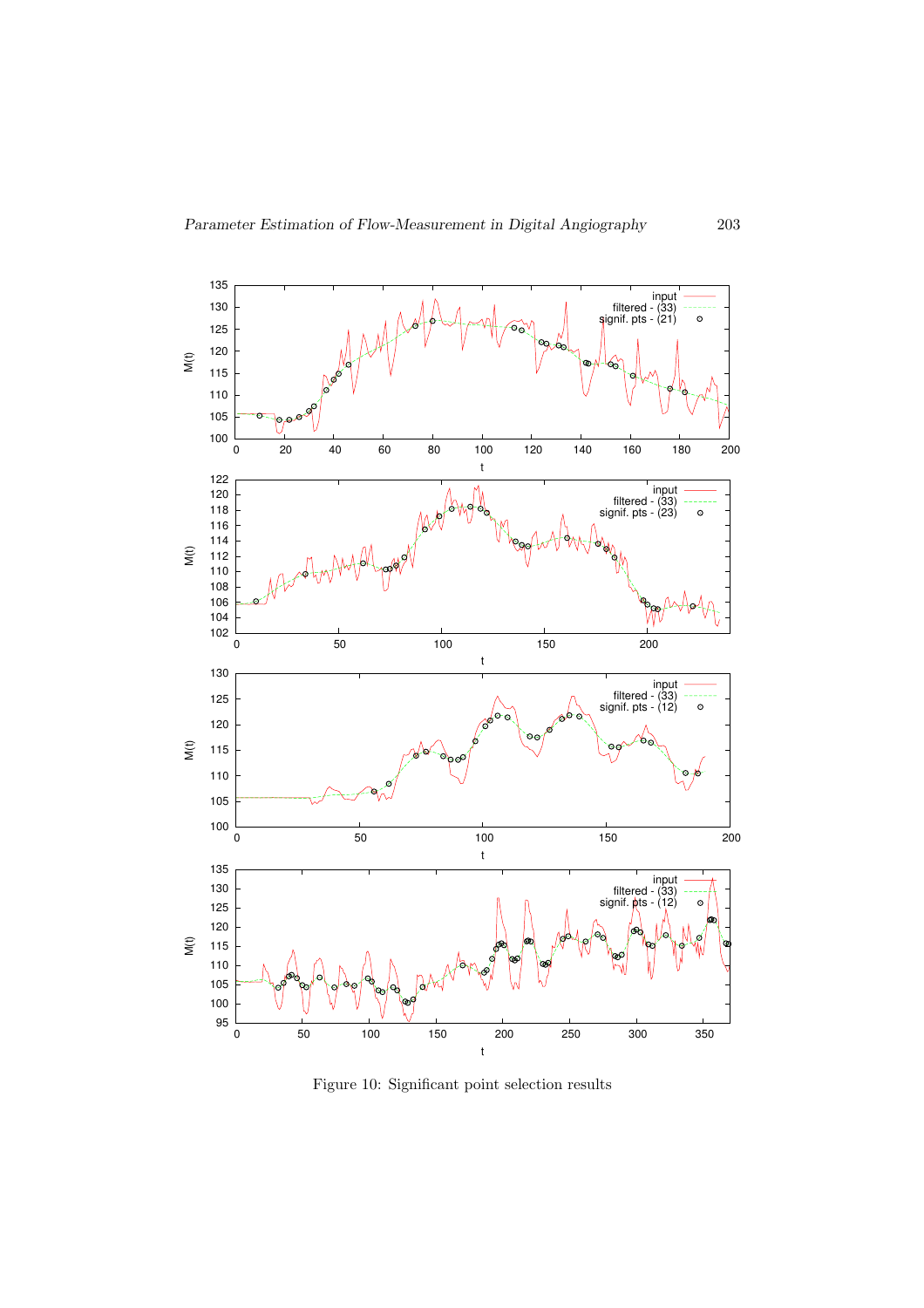# 5 Final results

To summarize the work, our complex solution consists of a special filter, a pure mathematical initial guess computation algorithm, a measurement compression method and last but not least a NLLS Levenberg-Marquardt solver. This is also the order of their application, so after getting the initial sample, we apply our filter, compute an appropriate initial vector and select significant points using the filtered sample, and apply the LM optimizer with the pre-computed vector on the significant data points as empirical data.

We have successfully applied our solution for all the 66 real measurements at our disposal, selected 4 measurements to be re-recorded, and computed an excellent approximation of the model's parameters for the remaining 62 data sets. These have been validated by surgeons specialized in cardiovascular experiments and interventions at the Cardiovascular Research Laboratory at University of Szeged, Hungary.



Figure 11: Composite result of a particular fit

Our composite solution technique is able to determine the validity of the measurement, then if it proves to be valid, we provide guaranteed results on any kind of input sample with high precision using no more than 2 seconds of computation  $time!$ <sup>1</sup>!

Comparing our solution with the time requirements of arranging the patient into the examination room, recording the x-ray video, image processing and ROI selection, we can surely say that our solution is really efficient and also effective enough to incorporate it into real-world devices.

<sup>&</sup>lt;sup>1</sup>Using an Intel Core 2 T2300, 4 GB RAM based PC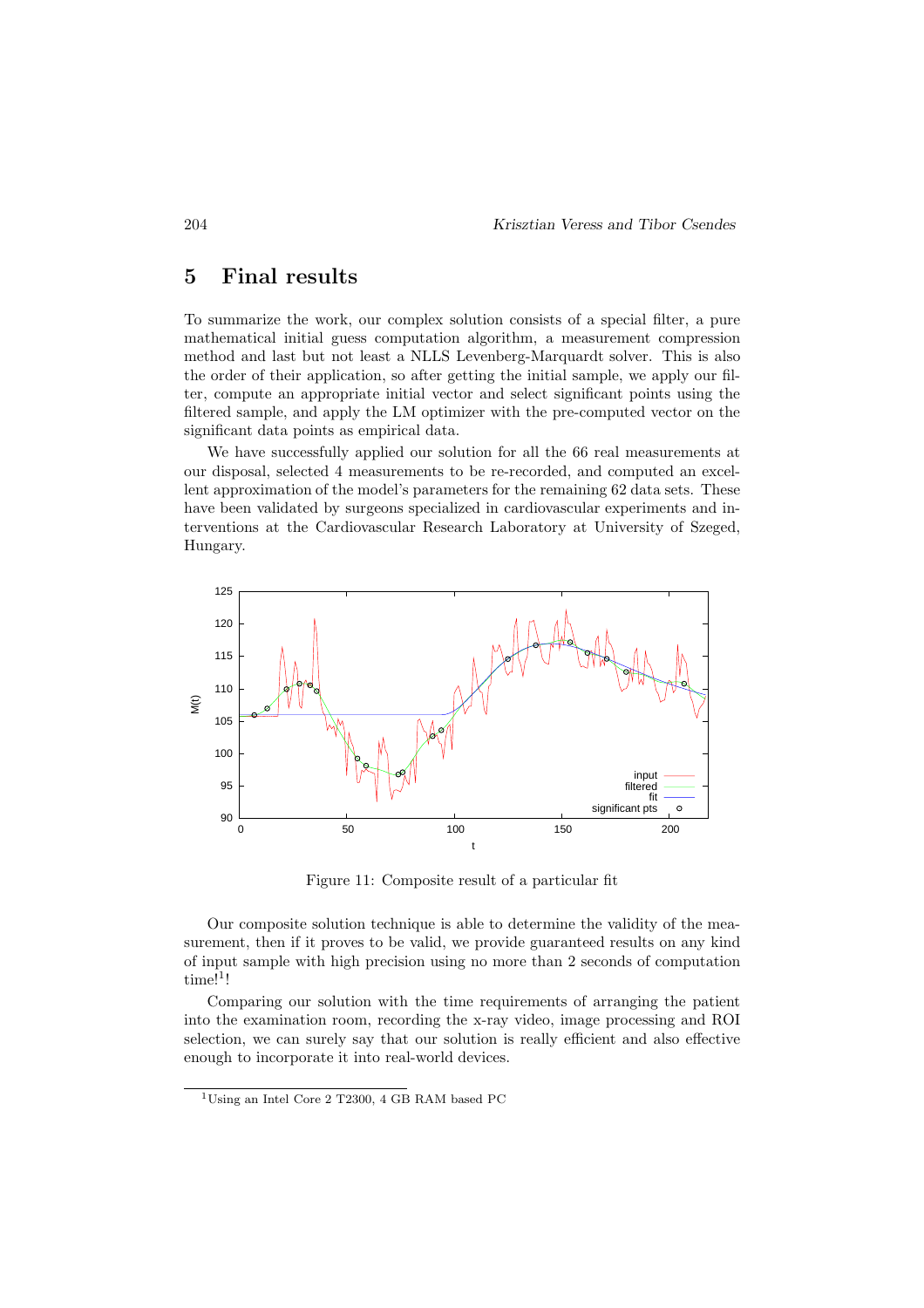### References

- [1] Abidov, Aiden, Germano, Guido, and Berman, Daniel. Transient ischemic dilation ratio: A universal high-risk diagnostic marker in myocardial perfusion imaging. Journal of Nuclear Cardiology, 14:497–500, 2007.
- [2] Ahmedaa, Sabah Mohamed and Abo-Zahhad, Mohammed. A new hybrid algorithm for ecg signal compression based on the wavelet transformation of the linearly predicted error. Medical Engineering and Physics, 23:117–126, 2001.
- [3] Brown, Lisa Gottesfeld. A survey of image registration techniques. ACM Computing Surveys, 24:325–376, 1992.
- [4] de Graaf, P., v. Goudoever, J., and Wesseling, K. Compressed storage of arterial pressure waveforms by selection of significant points. Medical and Biological Engineering and Computing, 35:510–515, 1997.
- [5] Evans, R. L. Two comments on the estimation of blood flow and central volume from dyedilution curves. J. Appl. Physiol., 14(3):457, 1959.
- [6] Gao, Zhenxiao, Xiao, Tianyuan, and Fan, Wenhui. Hybrid differential evolution and neldermead algorithm with re-optimization. Soft Computing, pages 1–14, 2010.
- [7] Ghogho, Mounir, Swami, Ananthram, and Asoke, K.N. Non-linear least squares estimation for harmonics in multiplicative and additive noise. In Signal Processing, pages 43–60, 1999.
- [8] Gibson, CM., Anshelevich, M., and Murphy, S. Impact of injections during diagnostic coronary angiography on coronary patency in the setting of acute myocardial infarction from the timi trials. Am J Cardiol.,  $86(12):1378-1379$ , 2000.
- [9] Gibson, CM, Kirtane, AJ, and Murphy, S. Impact of contrast agent type (ionic versus non-ionic) used for coronary angiography on angiographic, electrocardiographic and clinical outcomes following thrombolytic administration in acute mi. Catheter Cardiovasc Interv., 53:6–11, 2001.
- [10] Gibson, CM. and Schmig, A. Coronary and myocardial angiography: angiographic assessment of both epicardial and myocardial perfusion. Circulation, 109(25):3096–3105, 2004.
- [11] Gobbel, Glenn T., Christopher, Dvm, Cann, E., and Fike John, R. 768 measurement of regional cerebral blood flow using ultrafast computed tomography theoretical aspects.
- [12] Haddad, R.A and Akansu, A.N. A class of fast gaussian binomial filters for speech and image processing. IEEE Transactions on Acoustics, Speech and Signal Processing, 39:723–727, 1991.